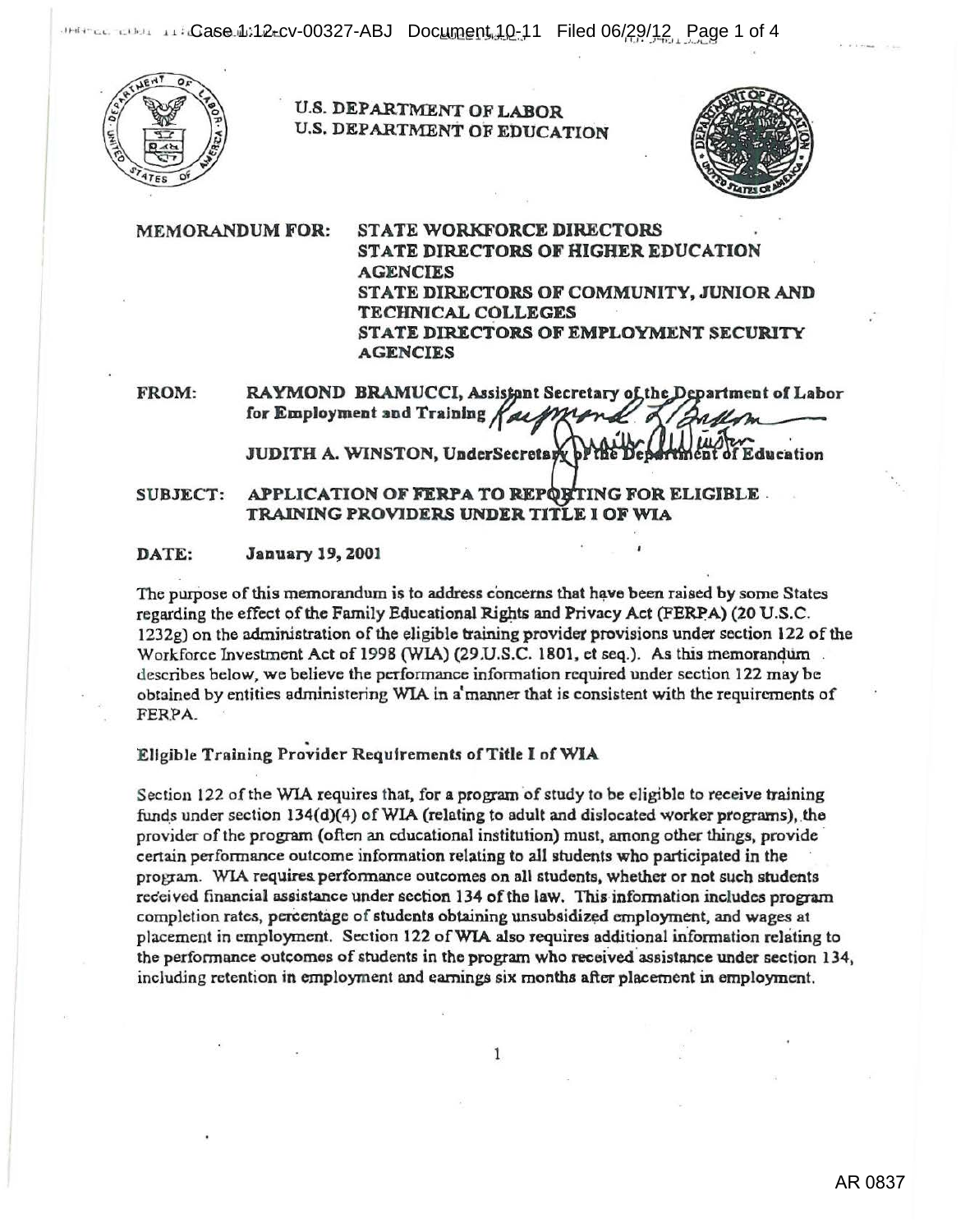The primary purpose of all of this information is to develop "consumer reports" on eligible programs that will be made available at local One-Stop centers to assist section 134 participants. as well members of the general public, in selecting the most effective training providers. In addition, the information is used to determine whether the programs meet the minimum performance levels established by each State under section 122(c) for the programs to retain eligibility to receive assistance under section 134 of WIA.

The data on each program is to be reported to the public in the aggregate. Section  $122(c)(5)(B)$  of WIA generally requires that wage record matches be used in developing the aggregate reports relating to placement in unsubsidized employment and earnings. Wage record matches, which are also the most efficient and reliable method for obtaining this performance information, are accomplished by conducting a computer match of the Social Security Number (SSN) of the student (maintained by the educational institution) with the wage records that are maintained by State agencies administering the unemployment insurance program. The SSN maintained by the educational institution is an education record under FERPA. Under the exceptions discussed below. an educational institution may discJose an SSN to an entity involved in the administration of section 122, that has been authorized by the state educational authority to receive such information. The entity receiving the SSN may not redisclose the education record in personally identifiable form. Further, this record must be destroyed when no longer needed for the purposes of complying with section 122 ofWIA.

### Application of FERPA Requlremeats

FERPA is a Federal law that protects an eligible student's privacy interest in his or her "education" records." In particular, FERPA affords eligible students the right to inspect and review their education records, the right to seek to have the records amended, and the right to havo some control over the disclosure of information from the records. Section  $136(f)(3)$  of the WIA specifically makes FERPA applicable to WIA programs. The term "education records" is broadly defined as:

 $\mathcal{L}$  [T]hose records, files, documents, and other materials, which (i) contain information directly relnted to a student; and (ii) are maintained by an educational agency or institution or by a person acting for such agency or institution." (20 U.S.C. 1232g(a)(4). See also 34 CFR 99.3 "Education records.")

FERPA provides that education records, or personally identifiable information from such records, may be disclosed by educational agencies and institutions only after an eligible student provides prior written consent, except in statutorily speeified circumstances (20 U.S.C. 1232g{b)(l) and (d). See also 34 CFR 99.30.). ''Personally identifiable information" is defined by 34 CFR 99.3 as infonnation that "includes but is not limited to:

2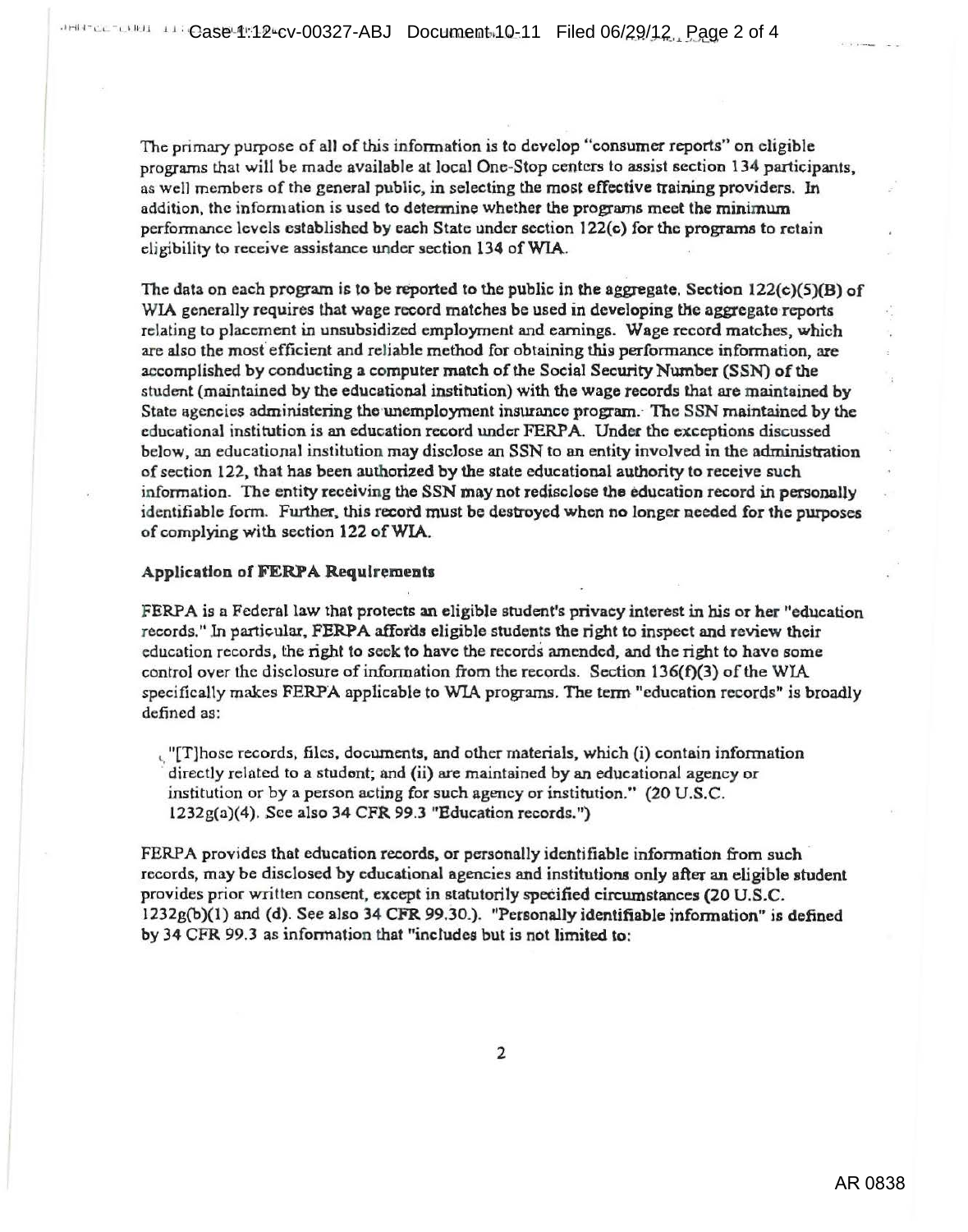- (a) the student's name:
- (b) the name of the student's parent or other family member;
- (c) the address of the student or the student's family;
- (d) a personal identifier, such as the student's social security number or student number;
- (e) a list of personal characteristics that would make the student's identity easily traceable; or
- (f) other information that would make the student's identity easily traceable."

FERPA generally prohibits an educational institution from disclosing personally identifiable information from individual student records (such as an SSN) without the prior written consent of the eligible student or parent unless such disclosure falls within one of several exceptions specified under the Act. One of the exceptions, subject to the conditions and limitations discussed in more detail below, is a disclosure in connection with a student's application for or receipt of financial aid (20 U.S.C.  $1232g(b)(1)(D)$ ). We believe this exception applies only to the disclosure of student records relating to those students who receive training assistance under section 134 of WIA. Thus, in the case of a WIA participant, the financial aid exception allows for the disclosure a student's SSN to another state agency for the purposes of measuring performance outcome as required by section 122 of WIA.

Subject to the conditions and limitations discussed below. we believe that anqther exception under FERPA allows providers to disclose the SSNs of all students in a program of study to the entity responsible for preparing the performance information required under section 122 of WIA. This exception allows educational institutions (providers) to disclose personally identifiable information from education records to authorized representatives of State educational authorities in connection with the audit and evaluation of Federally-supported education programs, or in the enforcement of Federal legal requirements relating to such programs (20 U.S.C. 1232g(b)(1)(C)). In short, a State educational authority may authorize a representative to obtain the personally identifiable information such as SSNs from an educational institution for the limited purpose of conducting the required wage record matches and preparing the aggregate information necessary for the consumer reports. Such disclosures may be made to an authorized representative, which could include an entity such as the State UI agency, an entity involved in carrying out interstate wage record matches under the Wage Record Interchange System (WRIS), the State WIA agency, or another entity carrying out the performance reporting requirements of section 122 of WIA. The disclosure, however, is subject to the conditions and limitations of FERPA that are discussed in more detail below.

# Conditions and Limitations on Disclosures without Prior Consent

As a condition of disclosure under the authorized representative exception, personally identifiable information such as an SSN from a student's records may not be redisclosed by an authorized representative to a third party without the prior written consent of the student. In applying the authorized representative exception, FERPA provides that personally identifiable information such as SSNs may be used only by the entity designated to prepare the performance information under section 122. Further, such information must be destroyed by such entity when